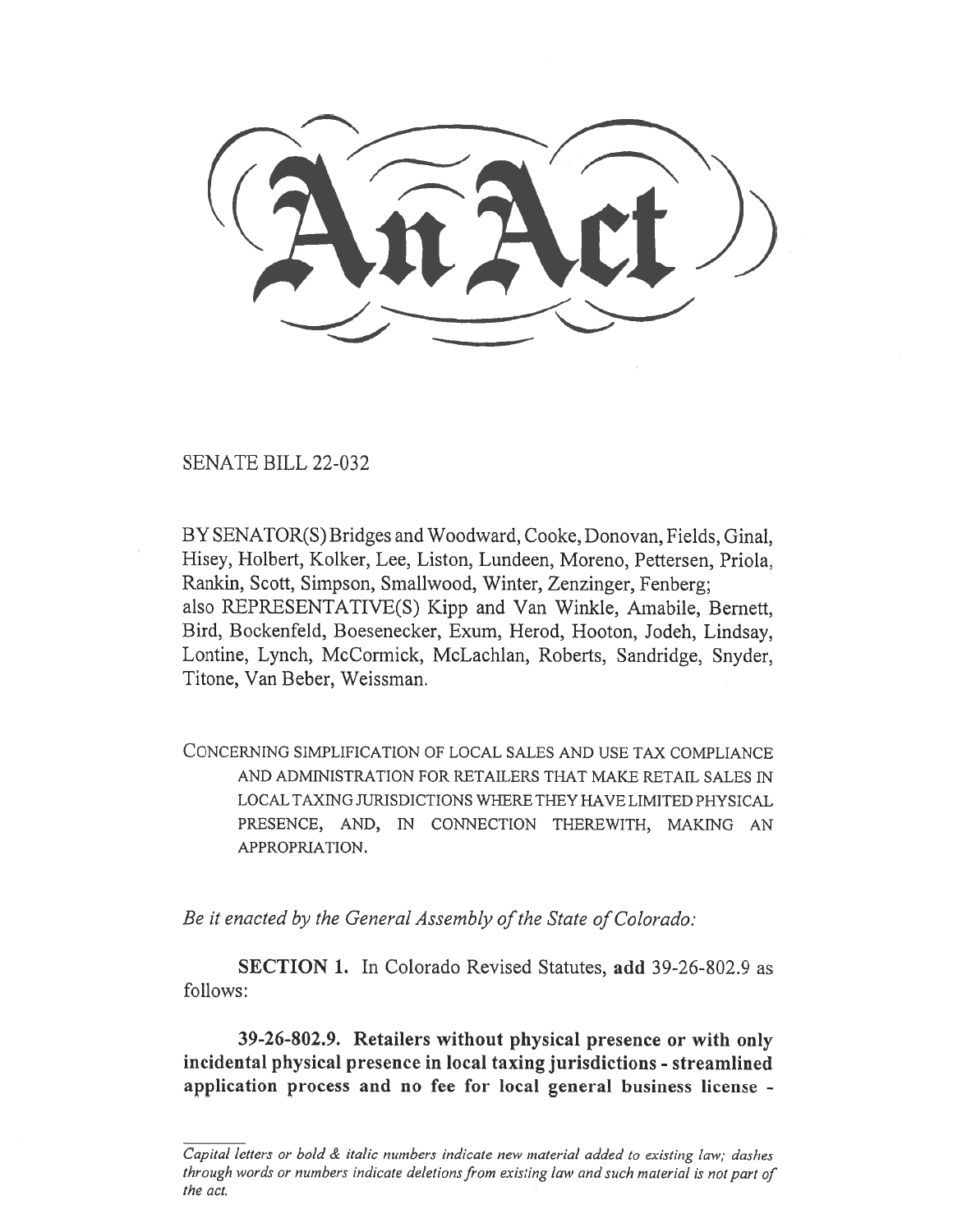legislative declaration - definitions. (1) THE GENERAL ASSEMBLY HEREBY FINDS AND DECLARES THAT:

(a) LICENSING OF RETAILERS THAT ARE SUBJECT TO PAYMENT OF SALES AND USE TAXES IN ONE OR MORE LOCAL TAXING JURISDICTIONS BUT EITHER DO NOT HAVE PHYSICAL PRESENCE IN OR HAVE ONLY INCIDENTAL PHYSICAL PRESENCE IN THOSE LOCAL TAXING JURISDICTIONS IS A MATTER OF STATEWIDE CONCERN;

(b) THE STATE'S ELECTRONIC TAX ADMINISTRATION INFRASTRUCTURE, INCLUDING THE ELECTRONIC SALES AND USE TAX SIMPLIFICATION SYSTEM CREATED AND BROUGHT ONLINE PURSUANT TO SECTION 39-26-802.7 AND COMMONLY KNOWN AS SUTS, CAN BE USED TO MAKE THE IMPOSITION, COLLECTION, AND ADMINISTRATION OF LOCAL SALES AND USE TAXES COLLECTED BY RETAILERS THAT EITHER DO NOT HAVE PHYSICAL PRESENCE OR HAVE ONLY INCIDENTAL PHYSICAL PRESENCE IN THE LOCAL TAXING JURISDICTIONS IMPOSING THE TAXES SIMPLER AND MORE EFFICIENT SO LONG AS:

(I) EACH LOCAL TAXING JURISDICTION IS REQUIRED TO GRANT A GENERAL BUSINESS LICENSE, FREE OF CHARGE, TO ANY RETAILER THAT HAS A STATE STANDARD RETAIL LICENSE AND EITHER DOES NOT HAVE PHYSICAL PRESENCE OR HAS ONLY INCIDENTAL PHYSICAL PRESENCE WITHIN THE LOCAL TAXING JURISDICTION SO LONG AS THE LOCAL TAXING JURISDICTION HAS NOT PREVIOUSLY REVOKED THE RETAILER'S GENERAL BUSINESS LICENSE DUE TO THE RETAILER'S FAILURE TO COMPLY WITH THE LOCAL TAXING JURISDICTION'S REQUIREMENTS FOR HOLDING A GENERAL BUSINESS LICENSE; AND

(II) SUFFICIENT INFORMATION ABOUT ANY SUCH RETAILER IS COLLECTED WHEN THE RETAILER APPLIES FOR A STATE STANDARD RETAIL LICENSE TO ADDRESS ANY LOCAL TAXING JURISDICTION CONCERNS, INCLUDING BUT NOT LIMITED TO CONCERNS RELATING TO ADMINISTRATIVE EFFICIENCY, RETAILER COMPLIANCE, AND COLLECTION OF SALES AND USE TAX REVENUE;

(c) BECAUSE IT IS IMPORTANT TO ENSURE THAT THE CONCERNS OF LOCAL TAXING JURISDICTIONS ARE ADDRESSED, IT IS NECESSARY AND APPROPRIATE TO REQUIRE THE DEPARTMENT OF REVENUE TO CONSULT WITH LOCAL TAXING JURISDICTIONS WHEN MODIFYING APPLICATION

## PAGE 2-SENATE BILL 22-032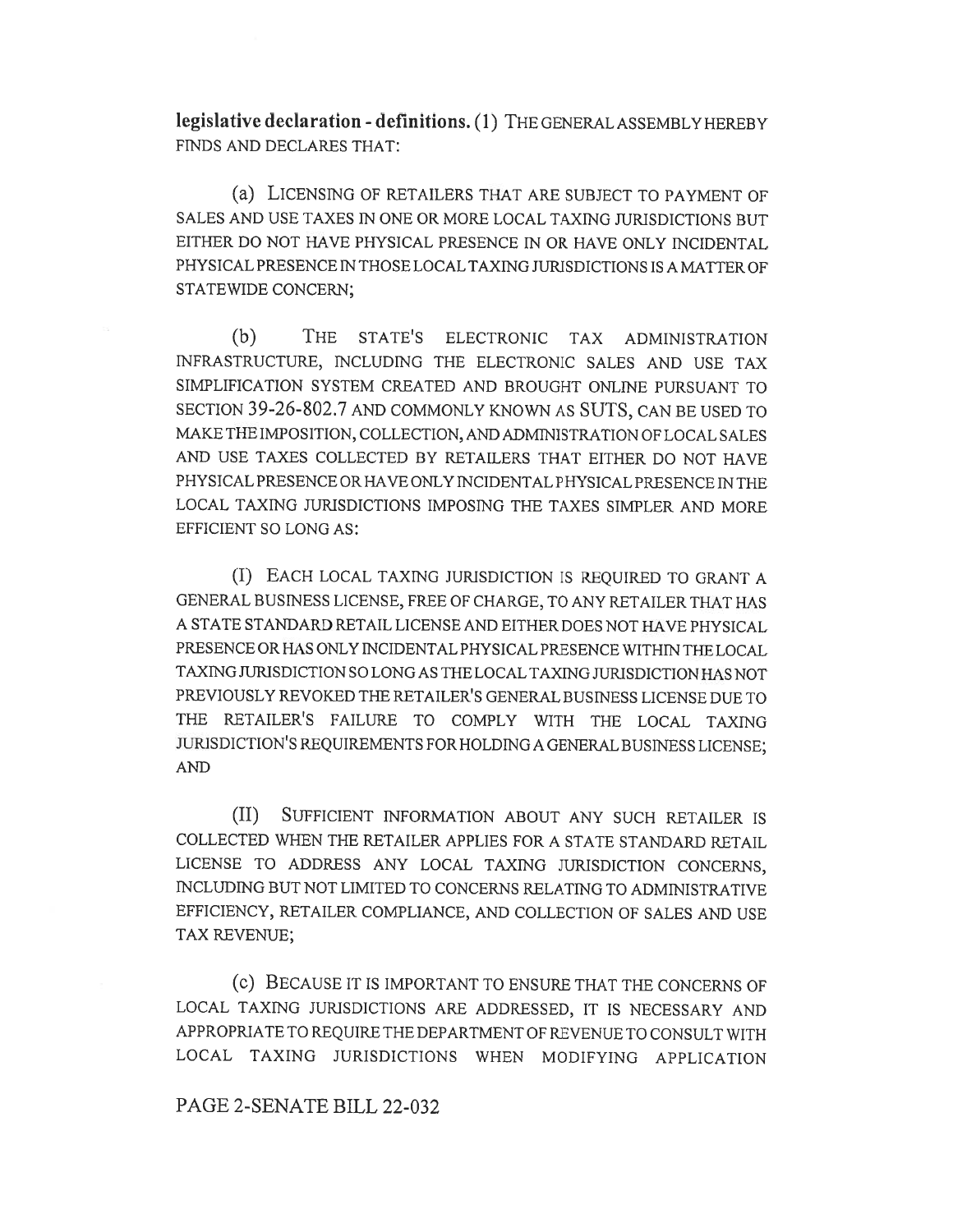REQUIREMENTS FOR THE STATE STANDARD RETAIL LICENSE AS REQUIRED BY THIS SECTION; AND

(d) IT IS APPROPRIATE TO ELIMINATE THE COST OF A GENERAL BUSINESS LICENSE TO A RETAILER THAT HAS A STATE STANDARD RETAIL LICENSE AND EITHER DOES NOT HAVE PHYSICAL PRESENCE IN A LOCAL TAXING JURISDICTION OR HAS ONLY INCIDENTAL PHYSICAL PRESENCE WITHIN THE LOCAL TAXING JURISDICTION BY PROHIBITING A LOCAL TAXING JURISDICTION FROM CHARGING A FEE FOR A GENERAL BUSINESS LICENSE TO SUCH A RETAILER UNTIL SUCH TIME AS THE LOCAL TAXING JURISDICTION IS REQUIRED TO ALLOW ANY SUCH RETAILER TO MAKE RETAIL SALES WITHIN THE LOCAL TAXING JURISDICTION WITHOUT APPLYING SEPARATELY TO THE LOCAL TAXING JURISDICTION FOR A GENERAL BUSINESS LICENSE.

(2) AS USED IN THIS SECTION, UNLESS THE CONTEXT OTHERWISE REQUIRES:

(a) "DEPARTMENT" MEANS THE DEPARTMENT OF REVENUE.

(b) "GENERAL BUSINESS LICENSE" MEANS A LICENSE ISSUED BY A LOCAL TAXING JURISDICTION THAT A RETAILER MUST OBTAIN TO LEGALLY MAKE RETAIL SALES IN THE LOCAL TAXING JURISDICTION REGARDLESS OF WHETHER THE LICENSE IS CALLED A BUSINESS LICENSE, A SALES AND USE TAX LICENSE, OR BY ANOTHER NAME. AN OCCUPATIONAL LICENSE OR ANY OTHER LICENSE REQUIRED TO ENGAGE IN A BUSINESS ACTIVITY OTHER THAN MAKING RETAIL SALES OF GOODS IS NOT A GENERAL BUSINESS LICENSE.

(C) "INCIDENTAL PHYSICAL PRESENCE" MEANS, WITH RESPECT TO A LOCAL TAXING JURISDICTION, PHYSICAL PRESENCE AS DESCRIBED IN SUBSECTION  $(2)(e)(I)(B)$ ,  $(2)(e)(I)(C)$ , OR  $(2)(e)(I)(E)$  OF THIS SECTION, OR ANY COMBINATION OF SAID SUBSECTIONS, WITHIN THE LOCAL TAXING JURISDICTION THAT OCCURS INFREQUENTLY AND IS NOT REGULARLY SCHEDULED WITHIN THE ORDINARY COURSE OF AN INDIVIDUAL OR ENTITY'S BUSINESS ACTIVITIES.

(d) "LOCAL TAXING JURISDICTION" HAS THE MEANING SET FORTH IN SECTION 39-26-802.7 (1)(b).

(e) (I) "PHYSICAL PRESENCE" MEANS, WITH RESPECT TO A LOCAL TAXING JURISDICTION, PERFORMING OR PROVIDING SERVICES OR SELLING,

PAGE 3-SENATE BILL 22-032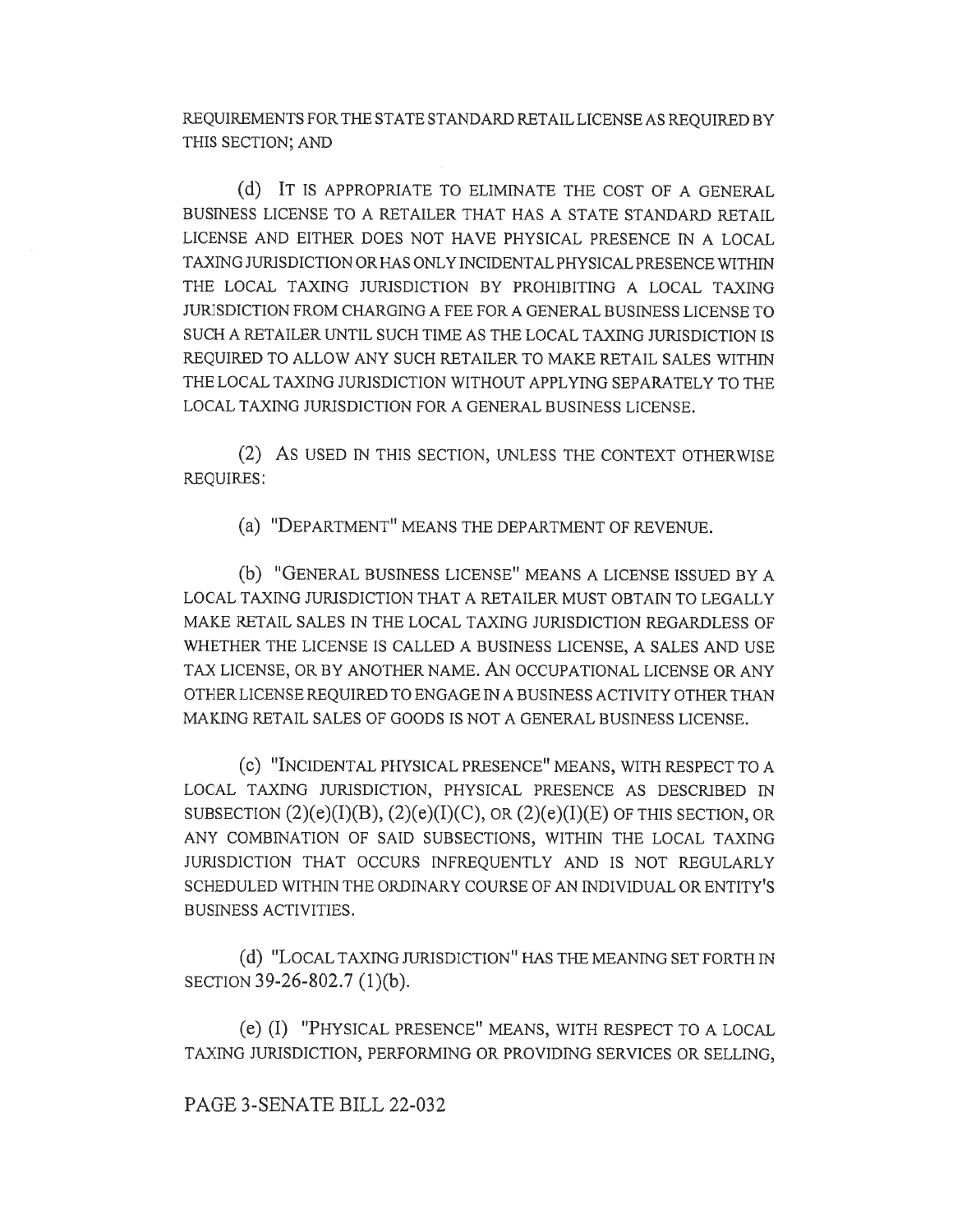LEASING, RENTING, DELIVERING, OR INSTALLING TANGIBLE PERSONAL PROPERTY FOR STORAGE, USE, OR CONSUMPTION WITHIN THE LOCAL TAXING JURISDICTION. PHYSICAL PRESENCE INCLUDES ANY OF THE FOLLOWING ACTIVITIES:

(A) DIRECTLY OR INDIRECTLY BY A SUBSIDIARY MAINTAINING A BUILDING, STORE, OFFICE, SALESROOM, WAREHOUSE, OR OTHER PLACE OF BUSINESS WITHIN THE LOCAL JURISDICTION;

(B) SENDING ONE OR MORE EMPLOYEES, AGENTS, OR COMMISSIONED SALESPERSONS INTO THE LOCAL JURISDICTION TO SOLICIT BUSINESS, TO INSTALL, ASSEMBLE, REPAIR, SERVICE, OR ASSIST IN THE USE OF ITS PRODUCTS, OR FOR DEMONSTRATION OR OTHER REASONS;

(C) MAINTAINING ONE OR MORE EMPLOYEES, AGENTS, OR COMMISSIONED SALESPERSONS ON DUTY AT A LOCATION WITHIN THE LOCAL TAXING JURISDICTION;

(D) OWNING, LEASING, RENTING, OR OTHERWISE EXERTING CONTROL OVER REAL OR PERSONAL PROPERTY SALES WITHIN THE LOCAL TAXING JURISDICTION;

(E) ENGAGING IN ACTIVITIES WITHIN THE TAXING JURISDICTION THAT ARE SUBJECT TO OTHER BUSINESS, FIRE, ZONING, OR OTHER REGULATIONS OF THE LOCAL JURISDICTION; OR

(F) BEING SUBJECT TO TAXABLE PRIVILEGES OTHER THAN THE REQUIREMENT TO COLLECT SALES TAX IMPOSED BY THE LOCAL TAXING JURISDICTION.

(II) INCIDENTAL PRESENCE BY EMPLOYEES, AGENTS, OR COMMISSIONED SALESPERSONS WITHIN A LOCAL TAXING JURISDICTION WHEN NOT OTHERWISE ENGAGED IN THE ACTIVITIES SET FORTH IN SUBSECTION (2)(e)(I) OF THIS SECTION DOES NOT CONSTITUTE PHYSICAL PRESENCE.

(f) "STATE STANDARD RETAIL LICENSE" MEANS A LICENSE ISSUED UNDER SECTION 39-26-103 THAT AUTHORIZES A RETAILER TO MAKE RETAIL SALES IN THE STATE.

(g) "SLITS" MEANS THE ELECTRONIC SALES AND USE TAX

## PAGE 4-SENATE BILL 22-032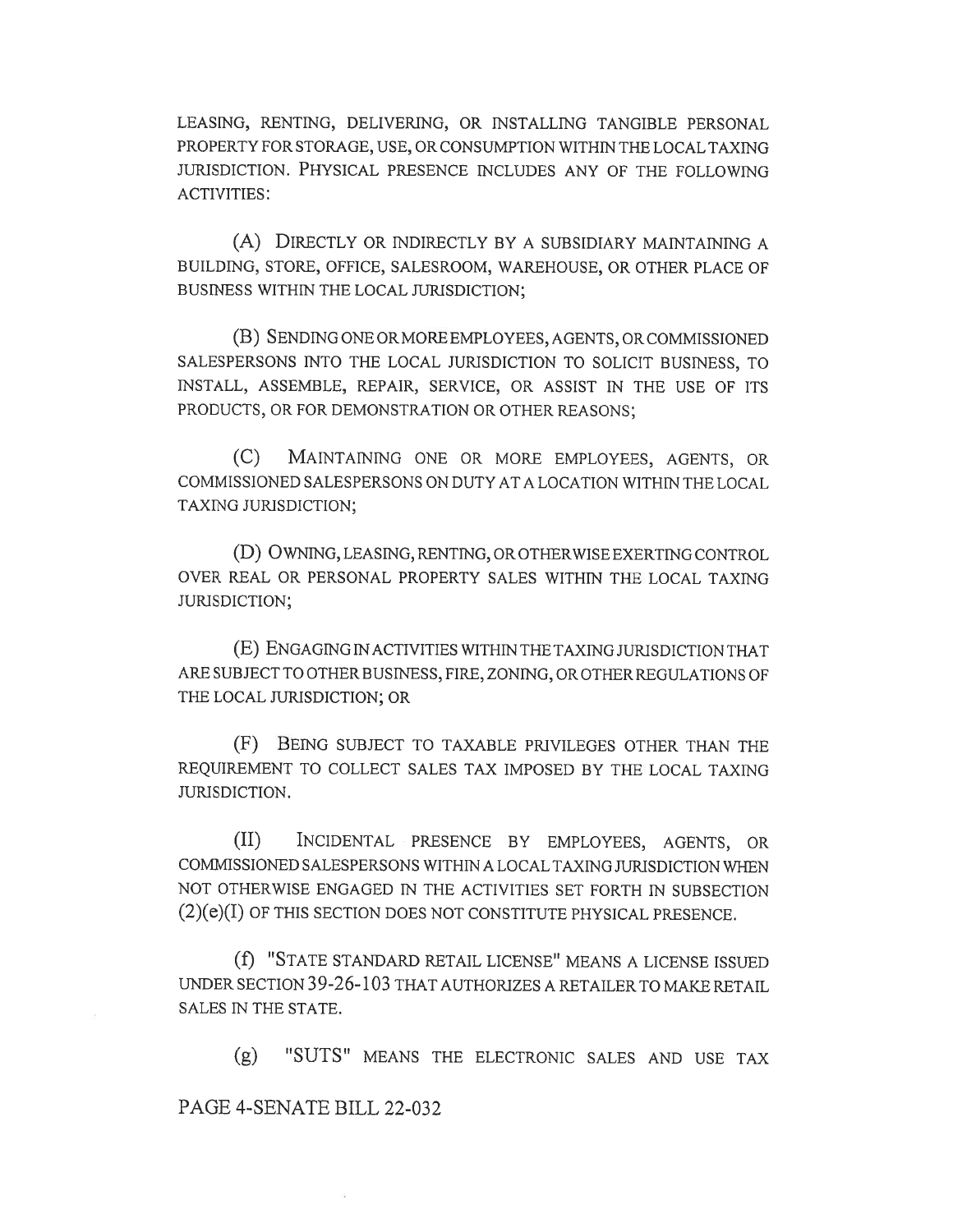SIMPLIFICATION SYSTEM CREATED AND BROUGHT ONLINE PURSUANT TO SECTION 39-26-802.7.

(3) (a) IN ORDER TO ENABLE THE STREAMLINING OF THE IMPOSITION, COLLECTION, AND ADMINISTRATION OF SALES AND USE TAXES IMPOSED BY LOCAL TAXING JURISDICTIONS ON RETAIL SALES MADE BY RETAILERS THAT HAVE A STATE STANDARD RETAIL LICENSE AND EITHER DO NOT HAVE PHYSICAL PRESENCE WITHIN A LOCAL TAXING JURISDICTION OR HAVE ONLY INCIDENTAL PHYSICAL PRESENCE WITHIN A LOCAL TAXING JURISDICTION BY STREAMLINING THE APPLICATION PROCESS FOR AND ELIMINATING THE EXPENSE OF GENERAL BUSINESS LICENSES FOR SUCH RETAILERS, THE DEPARTMENT OF REVENUE SHALL REQUIRE SUFFICIENT INFORMATION TO BE COLLECTED FROM SUCH A RETAILER, WHEN THE RETAILER APPLIES FOR OR RENEWS A STATE STANDARD RETAIL BUSINESS LICENSE THROUGH SUTS OR BY OTHER MEANS OR AT ANY OTHER TIME TO THE EXTENT NECESSARY, AND MADE AVAILABLE TO LOCAL TAXING JURISDICTIONS TO ENSURE THAT CONCERNS OF LOCAL TAXING JURISDICTIONS, INCLUDING BUT NOT LIMITED TO CONCERNS RELATING TO ADMINISTRATIVE EFFICIENCY, RETAILER COMPLIANCE, AND COLLECTION OF SALES AND USE TAX REVENUE, ARE ADDRESSED. IN DETERMINING WHAT INFORMATION TO COLLECT AND HOW TO MAKE THE INFORMATION COLLECTED AVAILABLE TO LOCAL TAXING JURISDICTIONS AS REQUIRED BY THIS SUBSECTION  $(3)(a)$ , THE DEPARTMENT SHALL CONSULT WITH LOCAL TAXING JURISDICTIONS, INCLUDING BUT NOT LIMITED TO LARGE, MEDIUM, AND SMALL HOME RULE AND NONHOME RULE MUNICIPALITIES AND LARGE, MEDIUM, AND SMALL COUNTIES. THE DEPARTMENT SHALL ALSO CONSULT WITH RETAILERS TO ADDRESS ANY REASONABLE CONCERNS THEY MAY HAVE.

(b) THE DEPARTMENT SHALL ACCOMPLISH THE TASKS SET FORTH IN SUBSECTION (3)(a) OF THIS SECTION EXPEDITIOUSLY SO THAT NO LATER THAN JULY 1, 2023, AND SOONER IF FEASIBLE, A RETAILER THAT HAS A STATE STANDARD RETAIL LICENSE AND EITHER DOES NOT HAVE PHYSICAL PRESENCE WITHIN A LOCAL TAXING JURISDICTION OR HAS ONLY INCIDENTAL PHYSICAL PRESENCE WITHIN A LOCAL TAXING JURISDICTION CAN MAKE RETAIL SALES WITHIN THE LOCAL TAXING JURISDICTION WITHOUT HAVING TO APPLY SEPARATELY TO THE LOCAL TAXING JURISDICTION FOR A GENERAL BUSINESS LICENSE.

(4) (a) ON AND AFTER JULY 1, 2022, A LOCAL TAXING JURISDICTION SHALL NOT CHARGE A FEE FOR A GENERAL BUSINESS LICENSE TO A RETAILER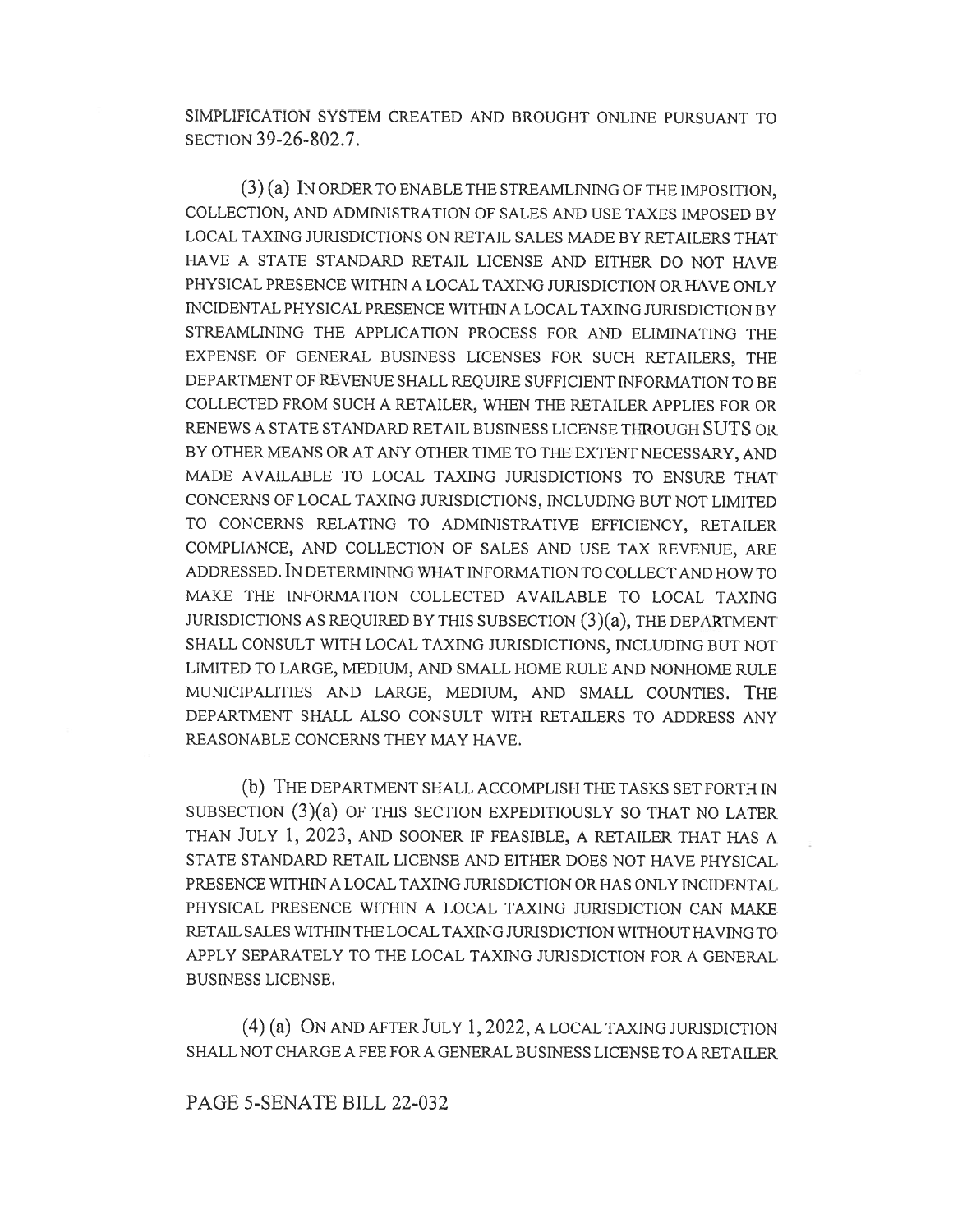THAT HAS A STATE STANDARD RETAIL LICENSE, MAKES RETAIL SALES WITHIN THE LOCAL TAXING JURISDICTION, AND EITHER DOES NOT HAVE PHYSICAL PRESENCE IN THE LOCAL TAXING JURISDICTION OR HAS ONLY INCIDENTAL PHYSICAL PRESENCE WITHIN THE LOCAL TAXING JURISDICTION.

(b) ON AND AFTER JULY 1, 2023, A LOCAL TAXING JURISDICTION SHALL NOT REQUIRE A RETAILER THAT HAS A STATE STANDARD RETAIL LICENSE, MAKES RETAIL SALES WITHIN THE LOCAL TAXING JURISDICTION, AND EITHER DOES NOT HAVE PHYSICAL PRESENCE IN THE LOCAL TAXING JURISDICTION TO OR HAS ONLY INCIDENTAL PHYSICAL PRESENCE WITHIN THE LOCAL TAXING JURISDICTION TO APPLY SEPARATELY TO THE LOCAL TAXING JURISDICTION FOR A GENERAL BUSINESS LICENSE. IF THE LOCAL TAXING JURISDICTION REQUIRES A GENERAL BUSINESS LICENSE, IT SHALL AUTOMATICALLY ISSUE A GENERAL BUSINESS LICENSE AT NO CHARGE TO SUCH A RETAILER USING THE INFORMATION PROVIDED BY THE DEPARTMENT PURSUANT TO SUBSECTION (3) OF THIS SECTION; EXCEPT THAT A LOCAL TAXING JURISDICTION IS NOT REQUIRED TO ISSUE A GENERAL BUSINESS LICENSE TO A RETAILER IF THE LOCAL TAXING JURISDICTION HAS PREVIOUSLY REVOKED A GENERAL BUSINESS LICENSE HELD BY THE RETAILER FOR A VIOLATION OF ITS LOCAL CODE. IN ADDITION, NOTHING IN THIS SUBSECTION (4)(b) PROHIBITS A LOCAL TAXING JURISDICTION FROM SUSPENDING OR REVOKING A GENERAL BUSINESS LICENSE FOR A VIOLATION OF ITS LOCAL CODE.

SECTION 2. In Colorado Revised Statutes, 29-2-106, amend  $(4)(c)(I)$  and  $(6)$  as follows:

29-2-106. Collection - administration - enforcement. (4) (c) (I) Notwithstanding the provisions of section 39-21-113,  $C.R.S.,$  the executive director of the department of revenue shall report monthly to each municipality and county for which the department of revenue collects a sales tax information identifying licensed vendors within the municipality or county, INCLUDING THE LICENSING INFORMATION REQUIRED BY SECTION 39-26-802.9 (3), and, where the chief administrative officer or his designee has executed a memorandum of understanding with the department of revenue providing for control of confidential data, the status of each vendor's account including the amount of such municipality's or county's sales tax collected and paid by each such vendor. The executive director of the department may, in his discretion, provide additional information to a municipality or county concerning collection and administration of such

PAGE 6-SENATE BILL 22-032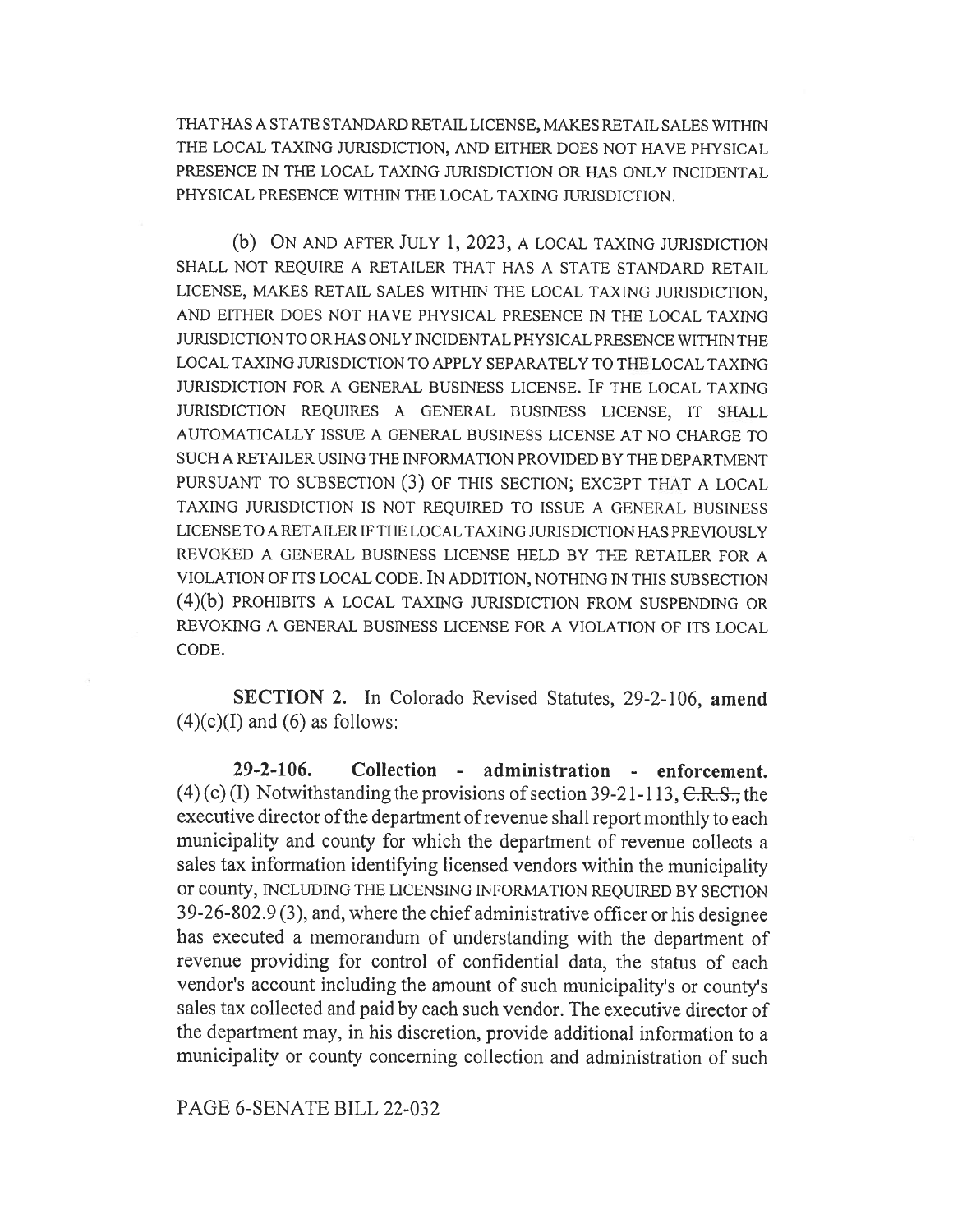municipality's or county's sales tax if such a memorandum has been executed.

(6) The executive director of the department of revenue may, in his THE EXECUTIVE DIRECTOR'S discretion, exchange information with the proper official of any home rule city which THAT imposes a sales and use tax relative to gross sales reported, changes in gross sales resulting from audits, and other information concerning licensed vendors MAKING RETAIL SALES within the jurisdiction of the home rule city, INCLUDING THE LICENSING INFORMATION REQUIRED BY SECTION 39-26-802.9 (3).

SECTION 3. Appropriation. For the 2022-23 state fiscal year, \$2,100 is appropriated to the department of revenue for use by the taxation services division. This appropriation is from the general fund. To implement this act, the department may use this appropriation for personal services.

SECTION 4. Safety clause. The general assembly hereby finds,

## PAGE 7-SENATE BILL 22-032